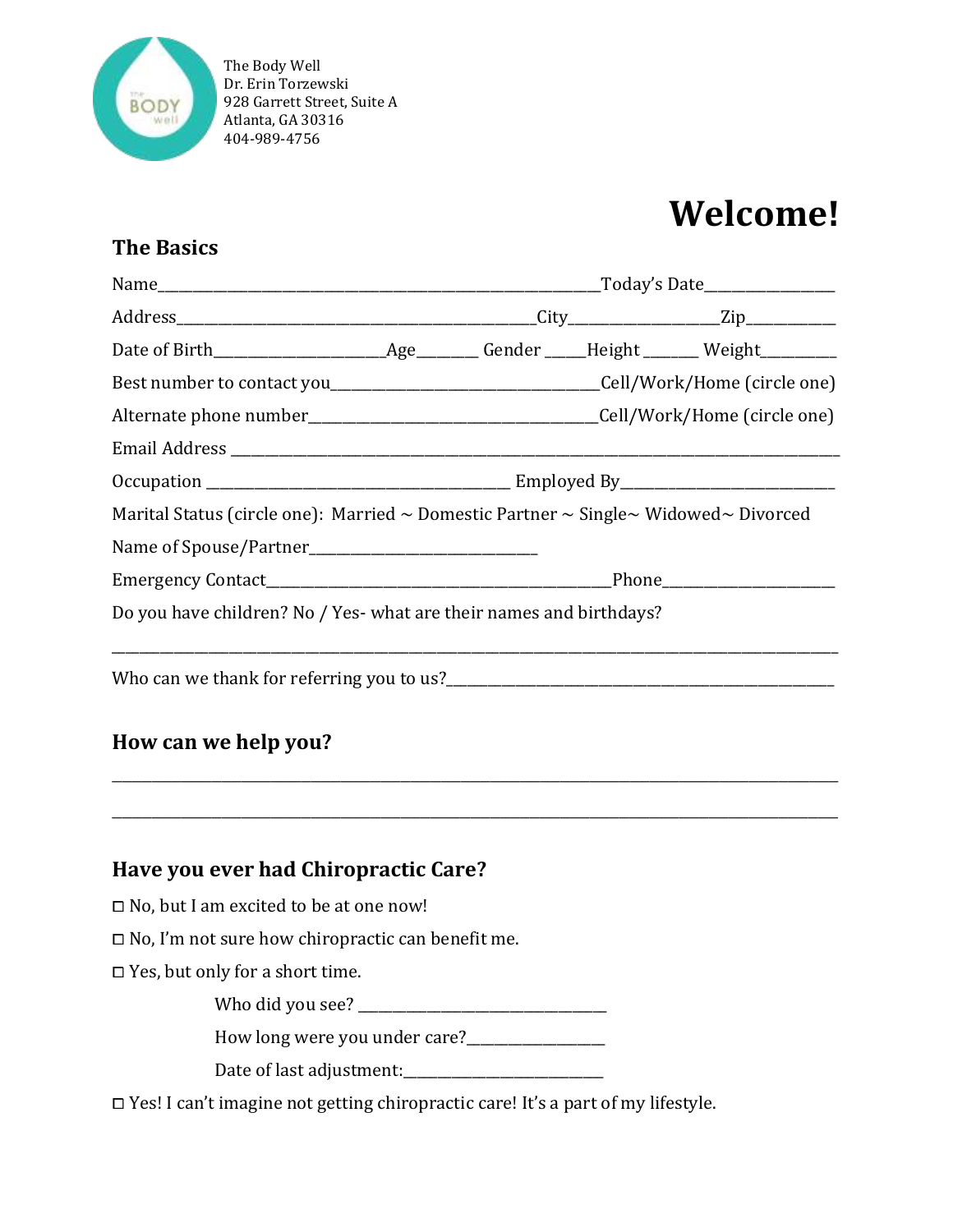### **The Big Idea**

Your nervous system is made up of your brain, brainstem, spinal cord and spinal nerves. Your nervous system keeps you alive. It CONTROLS every cell, tissue, function and process of the body. For the body to work properly, nerve signals must clearly travel from the brain to any given cell, tissue or organ. This healing power is called innate intelligence. Your innate intelligence is so smart that it built your skull and spine as a protective casing for your nervous system. Misalignments in the spine are called subluxations and they can block or interfere with the transmission of your innate

intelligence. Without full expression of innate intelligence you will experience dis-ease. Dis-ease means a lack of ease in the way your body works. This can show up as pain or symptoms but not always. Subluxations can be present with no symptoms at all. One cannot express his or her full potential when subluxations are present. Chiropractors detect and remove subluxations so that YOU can do the healing the way you were designed to. Chiropractors treat the cause, not the effect.

#### **Subluxations**

Subluxations arise when your nervous system can no longer adapt to the stressors in your life (physical, chemical, and emotional). How many subluxations and how often you have subluxations depends on your lifestyle. Correction of subluxation allows your nervous system to increase its adaption potential and restore good health.

### **Assessment of Life Stressors**

## *Physical Stress- please check all that apply*

| Birth Trauma (mother or child)<br>$\Box$           | $\Box$ Bone Fractures: please list     |
|----------------------------------------------------|----------------------------------------|
| <b>Physical Abuse</b><br>$\Box$                    |                                        |
| Slips/Falls<br>$\Box$                              |                                        |
| Work Injuries<br>$\Box$                            |                                        |
| Poor Posture<br>$\Box$                             | Auto Accidents: please list<br>$\Box$  |
| Sleeping on Stomach                                |                                        |
| <b>Old Mattress</b><br>$\Box$                      |                                        |
| Work at a Computer<br>$\Box$                       |                                        |
| Carry heavy bag/purse/child<br>П                   | Sports Injuries: please list<br>$\Box$ |
| Driving for long periods of time<br>П              |                                        |
| Sitting/Standing for long hours<br>$\Box$          |                                        |
| Lack of Exercise<br>$\Box$                         |                                        |
| <b>Strenuous or Competitive Exercise</b><br>$\Box$ | Surgeries: please list<br>$\Box$       |
| Sitting on your Wallet<br>$\Box$                   |                                        |
| Repetitive Lifting or Bending<br>П                 |                                        |
| Other:                                             |                                        |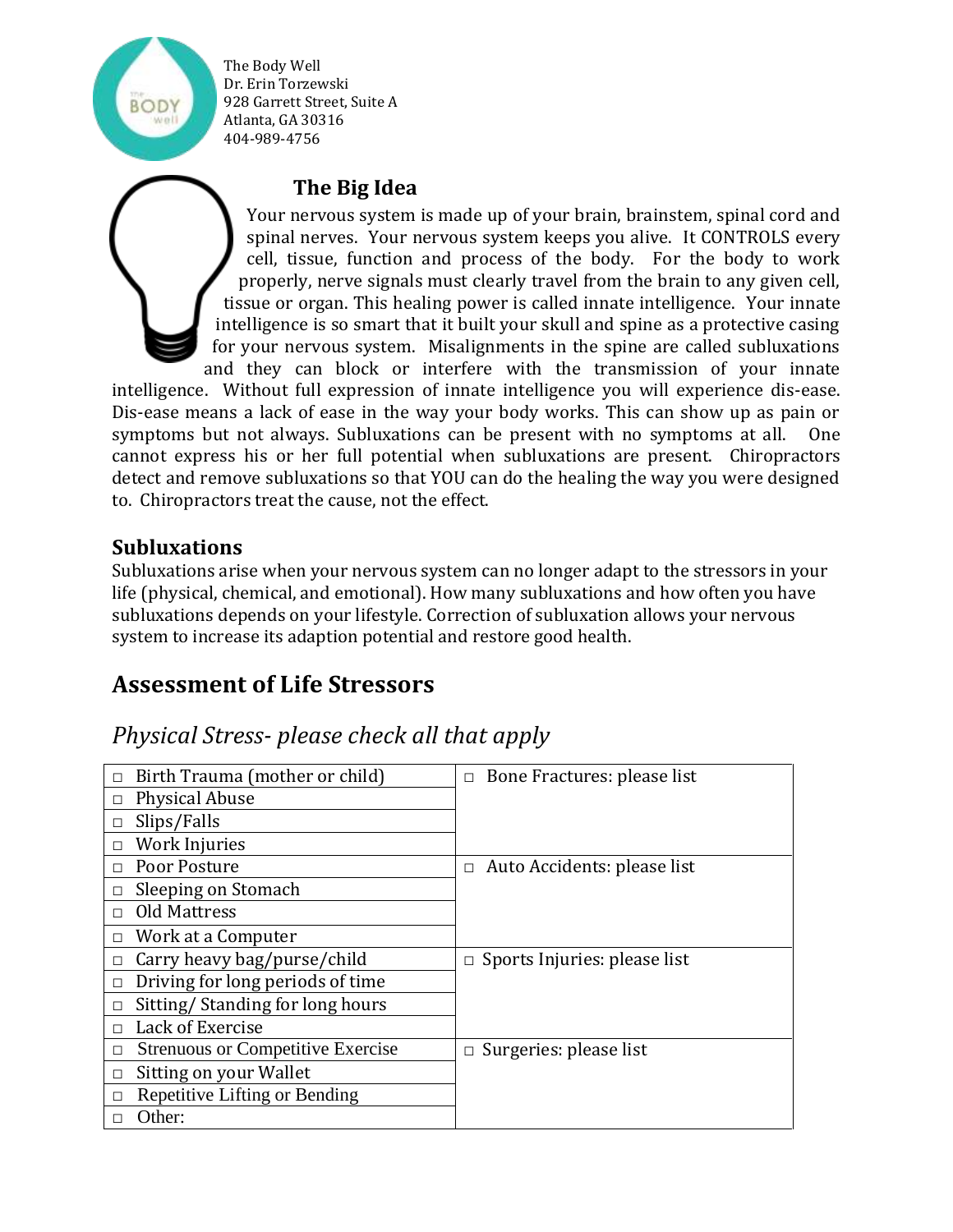

#### Other Physical Lifestyle Questions

Do you exercise? YES / NO. What kind of exercise and how often?

How is your SLEEP? Great / Fair/ Poor. How many hours per night? \_\_\_\_\_\_\_\_\_\_\_\_\_\_\_

### *Chemical Stress- please check all that apply*

| $\Box$ Cigarettes-amount:              | $\Box$ Fast Food                         |
|----------------------------------------|------------------------------------------|
| $\Box$ Cigars- amount:                 | $\Box$ GMO foods                         |
| Exposed to second hand smoke<br>$\Box$ | □ Conventional Produce                   |
| $\Box$ Prescription Medication         | $\Box$ Fluoride Toothpaste               |
| $\Box$ Over the Counter Medication     | $\Box$ Tap Water                         |
| $\Box$ Caffeine-Amount:                | $\Box$ Skin Care/Hair Care/Makeup Toxins |
| $\Box$ Artificial Sweeteners           | $\Box$ Food Dye                          |
| □ Alcohol- Amount:                     | $\Box$ Factory Produced Meat             |
| $\Box$ Recreational Drugs              | $\Box$ Commercial Home Cleaners          |
| $\Box$ Environmental Pollution         | Dairy<br>П                               |
| $\Box$ Canned Foods                    | Gluten/Wheat Products<br>П.              |
| <b>Boxed/Packaged Foods</b><br>П       | Excess Sugar<br>п                        |

\_\_\_\_\_\_\_\_\_\_\_\_\_\_\_\_\_\_\_\_\_\_\_\_\_\_\_\_\_\_\_\_\_\_\_\_\_\_\_\_\_\_\_\_\_\_\_\_\_\_\_\_\_\_\_\_\_\_\_\_\_\_\_\_\_\_\_\_\_\_\_\_\_\_\_\_\_\_\_\_\_\_\_\_\_\_\_\_\_\_\_\_\_\_\_\_\_\_\_\_\_\_\_\_\_

\_\_\_\_\_\_\_\_\_\_\_\_\_\_\_\_\_\_\_\_\_\_\_\_\_\_\_\_\_\_\_\_\_\_\_\_\_\_\_\_\_\_\_\_\_\_\_\_\_\_\_\_\_\_\_\_\_\_\_\_\_\_\_\_\_\_\_\_\_\_\_\_\_\_\_\_\_\_\_\_\_\_\_\_\_\_\_\_\_\_\_\_\_\_\_\_\_\_\_\_\_\_\_\_\_

### Other Chemical Lifestyle Questions

Do you take Medications? Please list: Name, What it is for, and How long have you taken it.

\_\_\_\_\_\_\_\_\_\_\_\_\_\_\_\_\_\_\_\_\_\_\_\_\_\_\_\_\_\_\_\_\_\_\_\_\_\_\_\_\_\_\_\_\_\_\_\_\_\_\_\_\_\_\_\_\_\_\_\_\_\_\_\_\_\_\_\_\_\_\_\_\_\_\_\_\_\_\_\_\_\_\_\_\_\_\_\_\_\_\_\_\_\_\_\_\_\_\_\_\_\_\_\_\_

\_\_\_\_\_\_\_\_\_\_\_\_\_\_\_\_\_\_\_\_\_\_\_\_\_\_\_\_\_\_\_\_\_\_\_\_\_\_\_\_\_\_\_\_\_\_\_\_\_\_\_\_\_\_\_\_\_\_\_\_\_\_\_\_\_\_\_\_\_\_\_\_\_\_\_\_\_\_\_\_\_\_\_\_\_\_\_\_\_\_\_\_\_\_\_\_\_\_\_\_\_\_\_\_\_

\_\_\_\_\_\_\_\_\_\_\_\_\_\_\_\_\_\_\_\_\_\_\_\_\_\_\_\_\_\_\_\_\_\_\_\_\_\_\_\_\_\_\_\_\_\_\_\_\_\_\_\_\_\_\_\_\_\_\_\_\_\_\_\_\_\_\_\_\_\_\_\_\_\_\_\_\_\_\_\_\_\_\_\_\_\_\_\_\_\_\_\_\_\_\_\_\_\_\_\_\_\_\_\_\_

\_\_\_\_\_\_\_\_\_\_\_\_\_\_\_\_\_\_\_\_\_\_\_\_\_\_\_\_\_\_\_\_\_\_\_\_\_\_\_\_\_\_\_\_\_\_\_\_\_\_\_\_\_\_\_\_\_\_\_\_\_\_\_\_\_\_\_\_\_\_\_\_\_\_\_\_\_\_\_\_\_\_\_\_\_\_\_\_\_\_\_\_\_\_\_\_\_\_\_\_\_\_\_\_\_

Do you take any vitamins or supplements? If yes, please list:

Approximately how many ounces of water do you drink daily?\_\_\_\_\_\_\_\_\_\_\_\_\_\_\_\_\_\_\_\_\_\_\_

What could you do to improve your diet?\_\_\_\_\_\_\_\_\_\_\_\_\_\_\_\_\_\_\_\_\_\_\_\_\_\_\_\_\_\_\_\_\_\_\_\_\_\_\_\_\_\_\_\_\_\_\_\_\_\_\_\_\_\_\_\_\_\_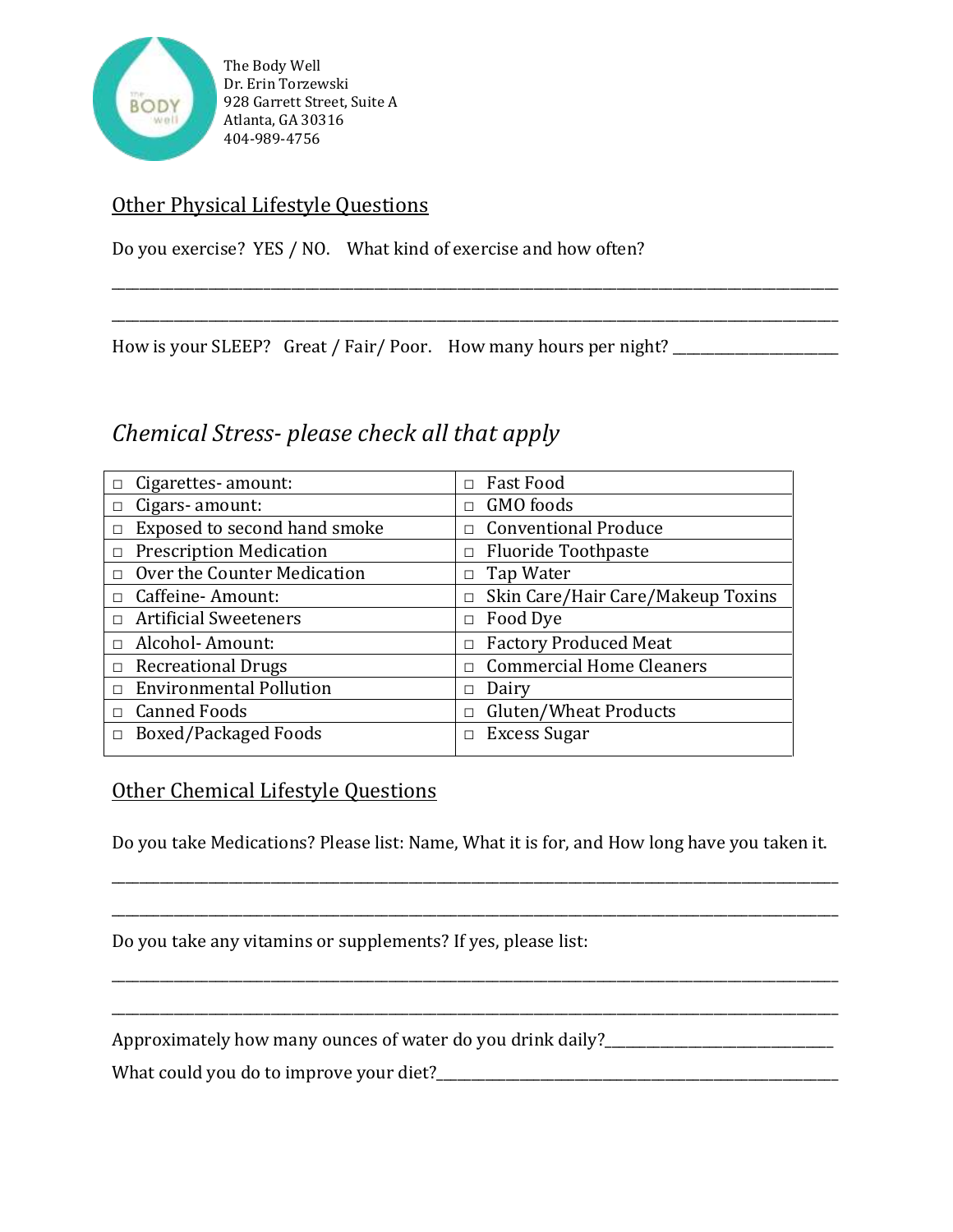

# *Emotional Stress- please check all that apply*

| $\Box$ Relationships         | $\Box$ Verbal Abuse       |
|------------------------------|---------------------------|
| Career                       | Thoughts Keep You Awake   |
| □                            | П                         |
| Children/Grandchildren       | Regret/Worry              |
| $\Box$                       | $\Box$                    |
| Money                        | Anxiety                   |
| □                            | П                         |
| Fast Paced Life              | Fear                      |
| П                            | П                         |
| $\Box$ Internalized Feelings | Need To Please<br>П       |
| $\Box$ Perfectionist         | Easily Offended<br>$\Box$ |
| Procrastinator               | <b>Holiday Stress</b>     |
| П                            | П                         |
| Sickness/Loss of Loved One   | Low Self-Esteem           |
| $\Box$                       | $\Box$                    |
| Quick Temper                 | Depression                |
| П                            | $\Box$                    |
| <b>Sexual Abuse</b>          | Divorce/Separation        |
| П                            | П                         |

#### Other Emotional Lifestyle Questions

How are your family relationships?\_\_\_\_\_\_\_\_\_\_\_\_\_\_\_\_\_\_\_\_\_\_\_\_\_\_\_\_\_\_\_\_\_\_\_\_\_\_\_\_\_\_\_\_\_\_\_\_\_\_\_\_\_\_\_\_\_\_\_\_\_\_\_\_

| Do you enjoy your job? |  |
|------------------------|--|
|                        |  |
|                        |  |
|                        |  |

Do you do any of the following? Meditation; Therapy; Journaling; Prayer; Spiritual

\_\_\_\_\_\_\_\_\_\_\_\_\_\_\_\_\_\_\_\_\_\_\_\_\_\_\_\_\_\_\_\_\_\_\_\_\_\_\_\_\_\_\_\_\_\_\_\_\_\_\_\_\_\_\_\_\_\_\_\_\_\_\_\_\_\_\_\_\_\_\_\_\_\_\_\_\_\_\_\_\_\_\_\_\_\_\_\_\_\_\_\_\_

\_\_\_\_\_\_\_\_\_\_\_\_\_\_\_\_\_\_\_\_\_\_\_\_\_\_\_\_\_\_\_\_\_\_\_\_\_\_\_\_\_\_\_\_\_\_\_\_\_\_\_\_\_\_\_\_\_\_\_\_\_\_\_\_\_\_\_\_\_\_\_\_\_\_\_\_\_\_\_\_\_\_\_\_\_\_\_\_\_\_\_\_\_\_\_\_\_\_\_\_\_\_\_\_\_

\_\_\_\_\_\_\_\_\_\_\_\_\_\_\_\_\_\_\_\_\_\_\_\_\_\_\_\_\_\_\_\_\_\_\_\_\_\_\_\_\_\_\_\_\_\_\_\_\_\_\_\_\_\_\_\_\_\_\_\_\_\_\_\_\_\_\_\_\_\_\_\_\_\_\_\_\_\_\_\_\_\_\_\_\_\_\_\_\_\_\_\_\_\_\_\_\_\_\_\_\_\_\_\_\_

Counseling?\_\_\_\_\_\_\_\_\_\_\_\_\_\_\_\_\_\_\_\_\_\_\_\_\_\_\_\_\_\_\_\_\_\_\_\_\_\_\_\_\_\_\_\_\_\_\_\_\_\_\_\_\_\_\_\_\_\_\_\_\_\_\_\_\_\_\_\_\_\_\_\_\_\_\_\_\_\_\_\_\_\_\_\_\_\_\_\_\_\_\_

What do you do for fun/relaxation?

What are you passionate about?\_\_\_\_\_\_\_\_\_\_\_\_\_\_\_\_\_\_\_\_\_\_\_\_\_\_\_\_\_\_\_\_\_\_\_\_\_\_\_\_\_\_\_\_\_\_\_\_\_\_\_\_\_\_\_\_\_\_\_\_\_\_\_\_\_\_\_\_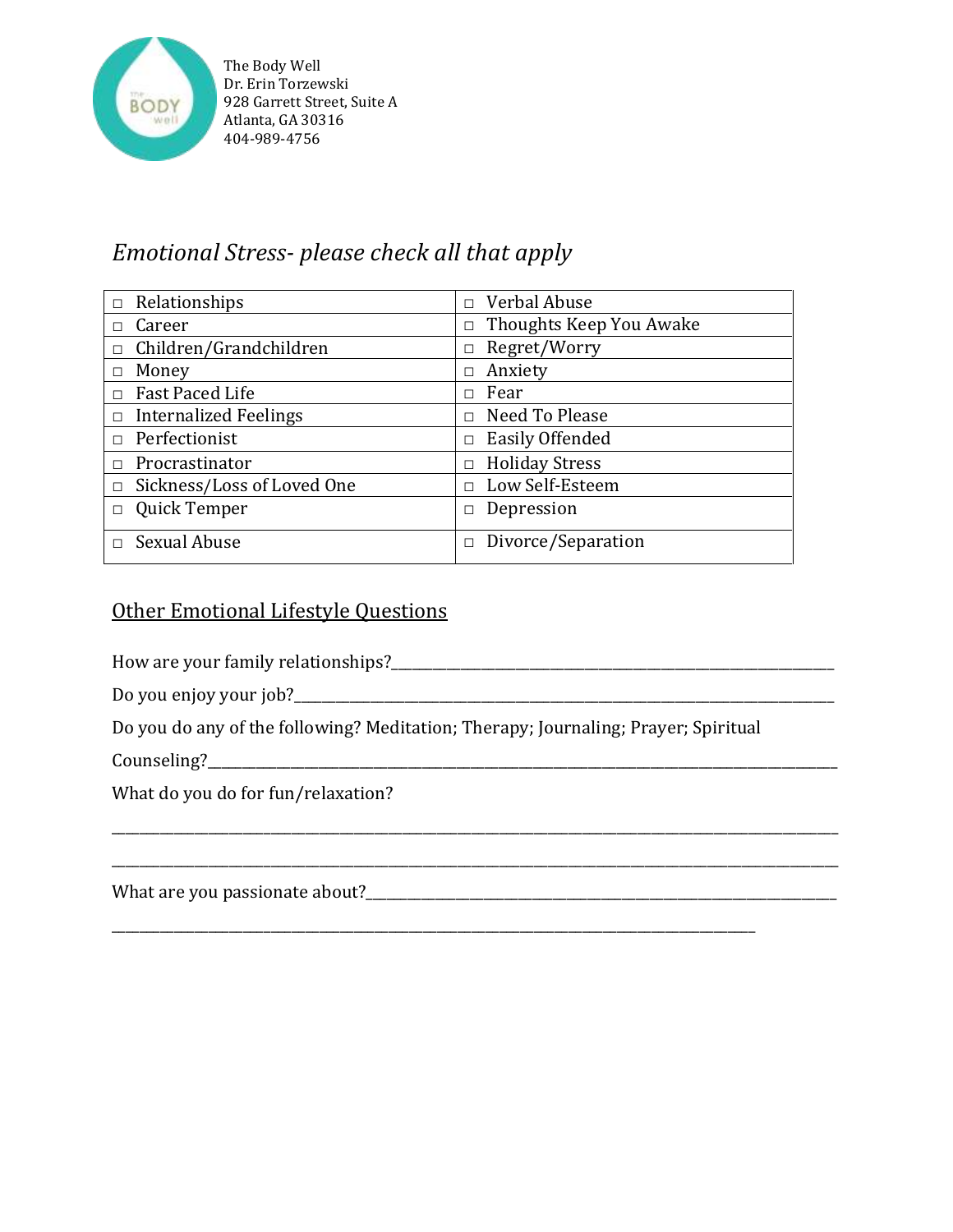

# **Symptoms are signs of nervous system stress.** *Do You Have Any of the Following Symptoms? (Check all that apply)*

| ATLAS_                      |                                                                 |                                                           |
|-----------------------------|-----------------------------------------------------------------|-----------------------------------------------------------|
| AXIS<br>Vertebrae           | Neck Pain<br>$\Box$                                             | <b>Difficulty Sleeping</b><br>$\Box$                      |
|                             | Headaches<br>$\Box$                                             | Allergies<br>$\Box$                                       |
| <b>CERVICAL</b>             | <b>Migraines</b><br>$\Box$                                      | <b>Chronic Sinus Problems</b>                             |
| SPINE                       | $\Box$ Dizziness                                                | Fatigue<br>$\Box$                                         |
| 20<br>1st                   | Loss of Balance<br>$\Box$                                       | <b>Thyroid Conditions</b><br>$\Box$                       |
| <b>THORACIC</b><br>3C       | Ringing in Ears<br>$\Box$                                       | Depression<br>$\Box$                                      |
| 4C                          | $\Box$ Hearing Loss                                             | Anxiety<br>$\Box$                                         |
| 5C                          | Shoulder Pain/Tension<br>$\Box$                                 | Loss of Smell or Taste<br>$\Box$                          |
| 6C                          | $\Box$ Bursitis in Shoulders                                    | <b>Short Attention Span</b><br>$\Box$                     |
|                             | □ High Blood Pressure                                           | $\Box$ Frequent Head Colds                                |
| 7C                          |                                                                 |                                                           |
| <b>THORACIC SPINE</b><br>1T |                                                                 |                                                           |
|                             | $\Box$ Upper or Mid-back pain<br>□ Pain Between Shoulder Blades | $\Box$ Numb/tingling hands or arms<br><b>Stomach Pain</b> |
|                             | Asthma<br>$\Box$                                                | $\Box$<br>Indigestion                                     |
| эτ                          | <b>Shortness of Breath</b><br>$\Box$                            | $\Box$<br>Heartburn<br>$\Box$                             |
|                             | $\Box$ Heart Palpitations                                       | <b>Acid Reflux</b><br>$\Box$                              |
| 51                          | □ Heart Disease/Failure                                         | Ulcers<br>$\Box$                                          |
|                             | $\Box$ Bronchitis                                               | Gastritis<br>$\Box$                                       |
|                             | Pneumonia<br>$\Box$                                             | Weak Immune System<br>$\Box$                              |
|                             | $\Box$ Flu                                                      | Hives<br>$\Box$                                           |
|                             | Gallbladder problems<br>$\Box$                                  | <b>Kidney Conditions</b><br>$\Box$                        |
| 1st.<br>10T                 | $\Box$ Liver Conditions                                         | Skin Conditions (eczema/acne)<br>$\Box$                   |
| LUMBAR                      | $\Box$ Poor Circulation                                         | Gas or Bloating<br>$\Box$                                 |
| 127                         |                                                                 |                                                           |
| LUMBAR<br>11                | $\Box$ Low Back Pain/Stiffness                                  | $\hfill \Box$<br>Frequent or Painful Urination            |
| SPINE                       | $\Box$ Constipation                                             | Leg Cramps<br>$\Box$                                      |
|                             | $\Box$ Diarrhea                                                 | <b>Impotency or Fertility Issues</b><br>$\Box$            |
| 3L<br>SACRUM                | $\Box$ Colitis                                                  | $\Box$ Endometriosis                                      |
|                             | $\Box$ Abdominal Cramps                                         | Menopause<br>$\Box$                                       |
|                             | <b>Menstrual Trouble</b><br>$\Box$                              | Knee Pain<br>$\Box$                                       |
|                             | Cold Feet<br>$\Box$                                             | Sciatica<br>$\Box$                                        |
|                             | $\Box$ Bladder Conditions                                       | $\Box$ Ankle / Foot Pain                                  |
| <b>SACRUM</b>               |                                                                 |                                                           |
| COCCYX                      | $\Box$ Hip Pain                                                 | Tailbone Pain<br>$\Box$                                   |
| COCCYX                      | $\Box$ Hemorrhoids                                              | Sacro-Iliac Pain<br>$\Box$                                |
|                             |                                                                 |                                                           |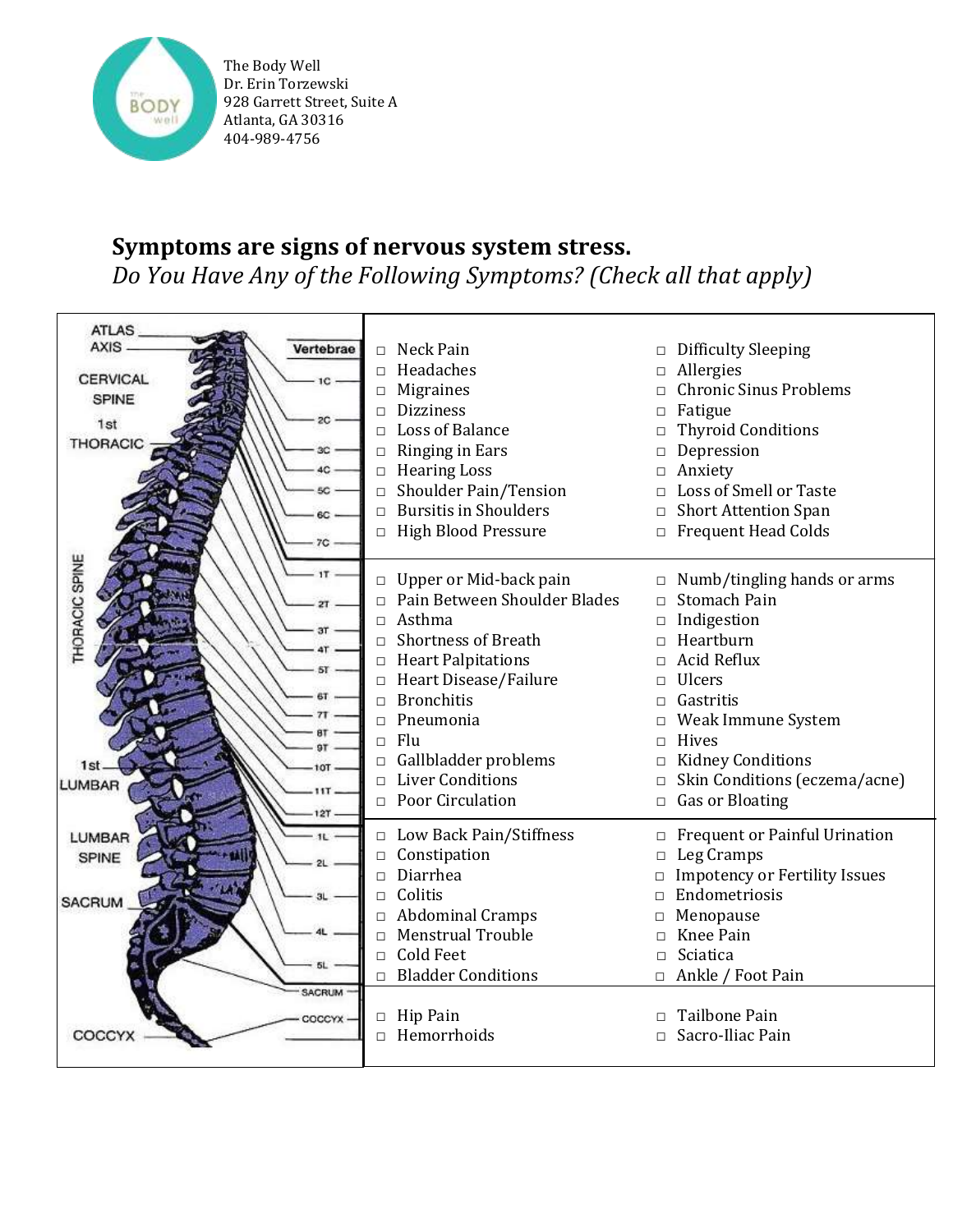

# **Health History**

*Check only those conditions which are applicable:*

| $\Box$ AIDS/HIV                          | $\Box$ Depression                         | $\Box$ Kidney Disease                           | $\Box$ Psychiatric Care     |
|------------------------------------------|-------------------------------------------|-------------------------------------------------|-----------------------------|
| $\Box$ Alcoholism                        | $\square$ Diabetes                        | $\Box$ Liver Disease                            | $\Box$ Rheumatoid Arthritis |
| $\Box$ Allergy Shots                     | $\Box$ Down Syndrome $\Box$ Measles       |                                                 | $\Box$ Rheumatic Fever      |
| $\Box$ Anemia                            | $\Box$ Emphysema                          | $\Box$ Migraine Headaches $\Box$ Scarlet Fever  |                             |
| $\Box$ Anorexia                          | $\Box$ Epilepsy                           | $\Box$ Miscarriage                              | $\Box$ Stroke               |
| $\Box$ Appendicitis                      | $\Box$ Fractures                          | $\Box$ Mononucleosis                            | $\Box$ Suicide Attempt      |
| $\Box$ Arthritis                         | $\Box$ Glaucoma                           | $\Box$ Multiple Sclerosis                       | $\Box$ Thyroid Problems     |
| $\Box$ Asthma                            | $\Box$ Goiter                             | $\Box$ Mumps                                    | $\Box$ Tonsillitis          |
| $\Box$ Bleeding Disorders                | $\Box$ Gonorrhea                          | $\Box$ Osteoporosis                             | $\Box$ Tuberculosis         |
| $\Box$ Breast Lump                       | $\Box$ Gout                               | $\Box$ Pacemaker                                | $\Box$ Tumors, Growths      |
| $\Box$ Bronchitis                        | $\Box$ Heart Disease                      | $\Box$ Parkinson's Disease $\Box$ Typhoid Fever |                             |
| $\Box$ Bulimia                           | $\Box$ Hepatitis                          | $\Box$ Pinched Nerve                            | $\Box$ Ulcers               |
| $\Box$ Cancer                            | $\Box$ Hernia                             | $\Box$ Pneumonia                                | $\Box$ Vaginal Infections   |
| $\Box$ Cataracts                         | $\Box$ Herniated Disc                     | $\Box$ Polio                                    | $\Box$ Venereal Disease     |
| $\Box$ Chemical Dependency $\Box$ Herpes |                                           | $\Box$ Prostate Problems                        | $\Box$ Whooping Cough       |
| $\Box$ Chicken Pox                       | $\Box$ High Cholesterol $\Box$ Prosthesis |                                                 | $\Box$ Other                |

### **For Women Only**

| Are you pregnant?                     | YES/NO                                                  |
|---------------------------------------|---------------------------------------------------------|
| Are you currently nursing?            | YES/NO                                                  |
| Are you taking birth control pills?   | YES/NO                                                  |
| Do you have excessive menstrual flow? | YES/NO                                                  |
| Do you experience irregular cycles?   | YES/NO                                                  |
| Do you experience extreme cramping?   | YES/NO                                                  |
| Do you have breast implants?          | YES/NO                                                  |
| Have you given birth?                 | YES/NO                                                  |
|                                       | If yes: Vaginal delivery or C-Section                   |
|                                       | Were any instruments used? (vacuum/forceps/etc.) YES/NO |

Was an epidural or Pitocin administered? YES/NO

\_\_\_\_\_\_\_\_\_\_\_\_\_\_\_\_\_\_\_\_\_\_\_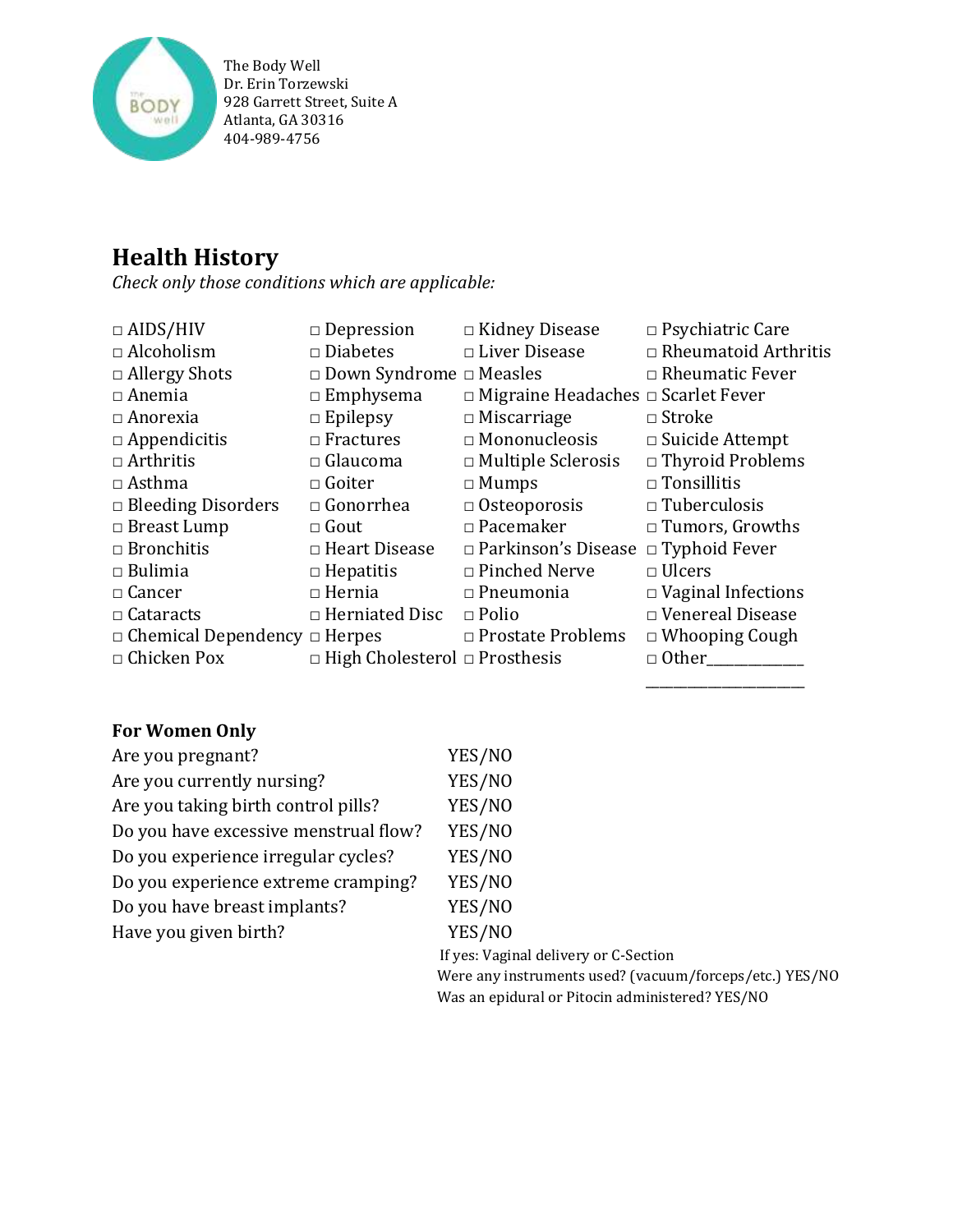

# **Authorizations & Acknowledgements**

#### **TREATMENT AUTHORIZATION**

"Chiropractic is a philosophy, science and art of things natural; a system of adjusting the segments of the spinal column for the correction of the cause of dis-ease."

The chiropractic care given at The Body Well will be for the following purposes:

-Analysis of the spine and nervous system for the purpose of locating vertebral subluxations (spinal misalignments causing nerve interference) and/or other interferences to your expression of health. -Adjustments of the spine for the purpose of correcting vertebral subluxations.

-Wellness workshop, emails, educational materials or wellness support products will be offered if they enhance the philosophy of chiropractic and natural healing.

-We do not offer care with the intention of "treating" or "curing" disease or conditions. We offer correction of vertebral subluxations for the enhancement of innate self-healing.

-Chiropractic care does not take the place of emergency medical care. If you are experiencing an emergency, please call 911 or proceed to the nearest hospital.

#### **INFORMED CONSENT**

Chiropractic care, like all forms of health care, while offering considerable benefit may also provide some level of risk. The most common reported adverse reaction to spinal adjustment is soreness at the site of adjustment. Prior to receiving chiropractic care at The Body Well, a health history and physical examination will be completed. These procedures are performed to assess your specific condition, your overall health and, in particular, your spinal health. These procedures will assist us in determining if chiropractic care is needed, or if any further examinations or studies are needed. In addition, they will help us determine if there is any reason to modify your care or provide you with a referral to another health care provider. All relevant findings will be reported to you along with a care plan prior to beginning care.

#### **COMMUNICATION AUTHORIZATIONS**

-I give my permission to The Body Well Doctor(s) or staff to use my phone number and clinical records to contact me with appointment reminders, missed appointment notifications, birthday cards, holiday related cards, newsletter, information about health care or other related information. I give permission to leave a phone message on my answering machine or voicemail.

-I give the Doctor(s) permission to adjust me in an open room where others are also being adjusted. I am aware that other persons in the office may overhear some of my protected health information during the course of care. Should I need to speak with the Doctor at any time in private, she/he shall provide a room for these conversations.

-This authorization will remain in effect for the duration of my care at The Body Well plus seven years or until revoked by me.